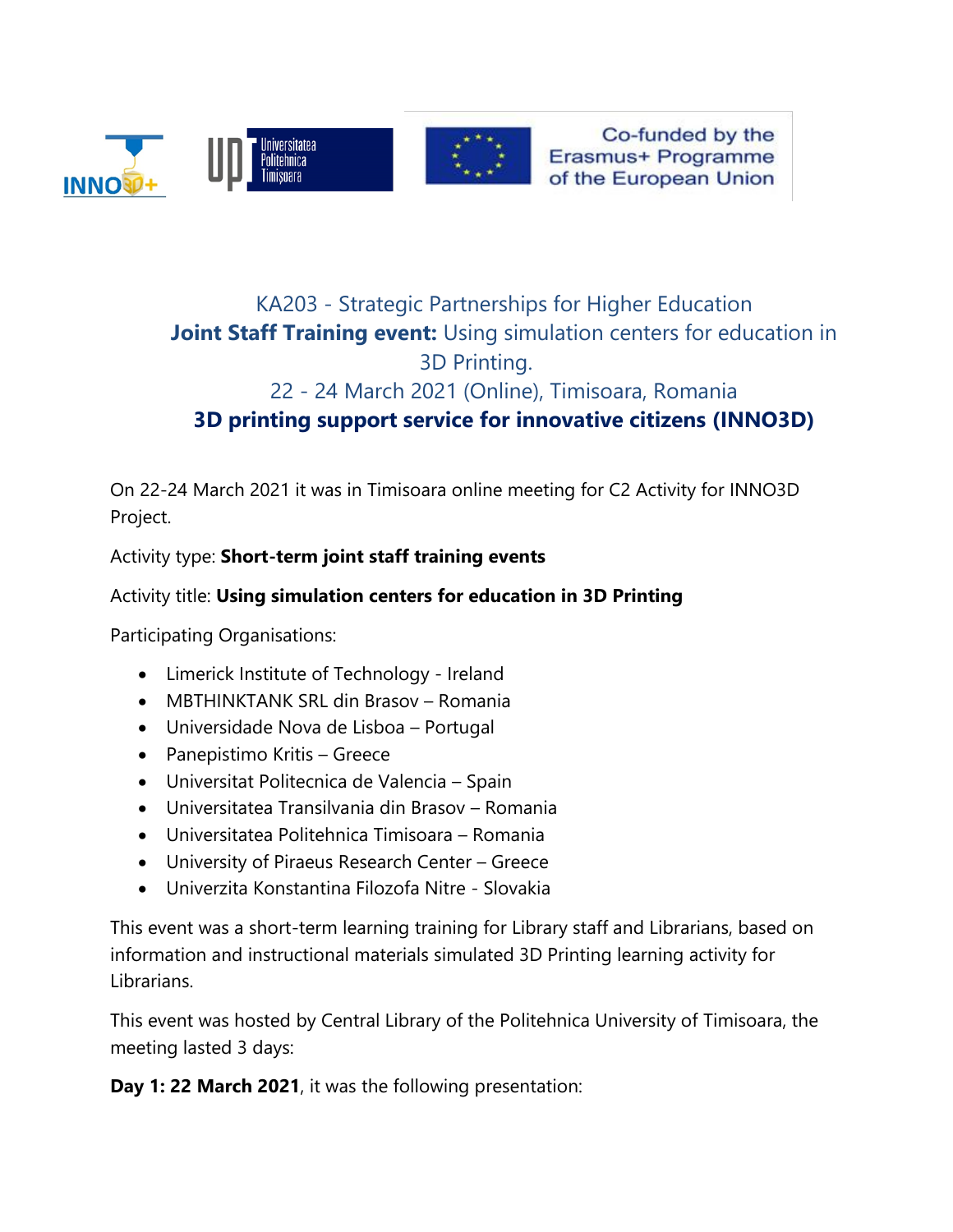• **Opening address and Welcome** from Politehnica University of Timisoara, Romania, Associate Professor PhD. Liviu Cădariu-Brăiloiu, Vice Rector, Politehnica University of Timisoara, Romania

# • **Opening address and Welcome:**

Jerald Cavanagh – INNO3D Project Leader, Limerick Institute of Technology, Ireland

- Situation, (INNO3D), Jerald Cavanagh INNO3D Project Leader & Padraig Kirby, INNO3D Project Coordinator
- Report on the ICISIL 2021 International Conference & INNO3D Multiplier Event, Brasov, Romania, March 11<sup>th</sup>-12<sup>th</sup> 2021, Prof. PhD. Eng, PhD. Marketing Angela REPANOVICI, Professor at Transilvania University of Brasov, Romania
- The use of instructional/simulation videos in Libraries and Library Training (LIT).
- Introduction to the 3D Printing Simulation videos developed in the INNO3D project (Intellectual Output 05), Prof. PhD. Eng, PhD. Marketing Angela REPANOVICI, Professor at Transilvania University of Brasov, Romania
- Practical examples of delivering 3D Printing training, Prof. Santiago Ferrándiz Bou, Polytechnical University of Valencia, Spain

#### **Day 2: 23 March 2021**, it was the presentations from INNO3D Partners:

- Transilvania University of Brasov , ROMANIA
- University of Crete, Rethymno, Crete, GREECE
- Constantine the Philosopher University of Nitra, SLOVAKIA
- Universitatea Politehnica Timisoara, ROMANIA.

#### **The INNO3D Partners will deliver a presentation outlining/describing:**

- 1. **Current Library Training practices in operation** in their university and country: Training delivered by Library staff for library users e.g. Information Literacy, User Education, Electronic resources training (**not 3D Printing specific**)
- 2. **Current 3D Printing Training practices in operation** in the University and/or Library in the area of 3D Printing
- 3. Outline how the developed 3D Printing Simulation videos will be incorporated into existing training of University staff and students

**Day 3: 24 March 2021** was the presentations from INNO3D Partners:

- Universitat Politecnica de Valencia, SPAIN
- MBTHINKTANK SRL, ROMANIA
- Universidade Nova de Lisboa, PORTUGAL
- University of Piraeus Research Center, GREECE

#### **The INNO3D Partners will deliver a presentation outlining/describing:**